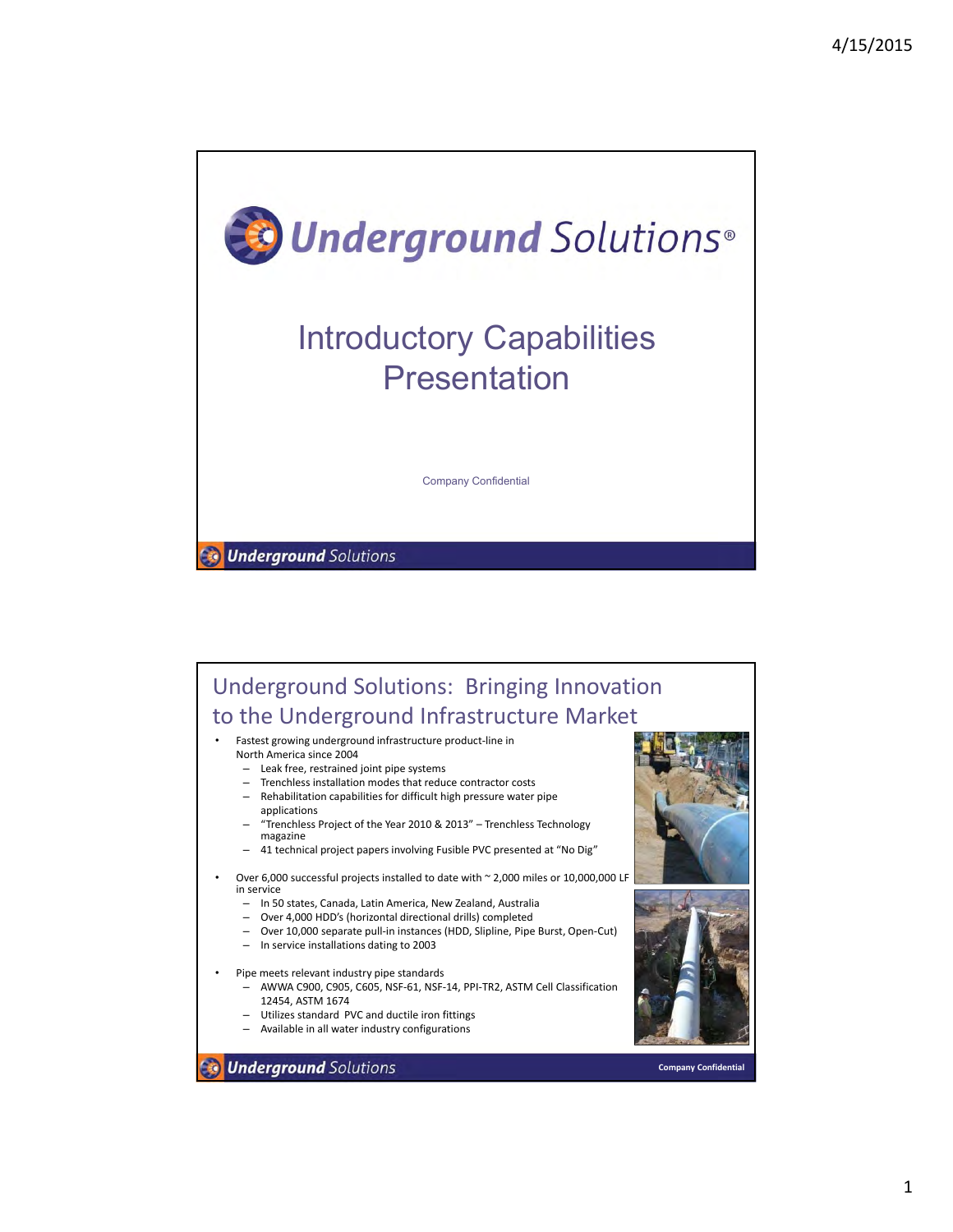

| Fusible PVC <sup>®</sup> Pipe Products Cover Water, Wastewater, Reclaimed<br>Water and Raw Water: Fusible C-900 <sup>®</sup> , Fusible C-905 <sup>®</sup> and FPVC <sup>®</sup> |                                 |                                                    |                                 |                                   |             |  |  |
|---------------------------------------------------------------------------------------------------------------------------------------------------------------------------------|---------------------------------|----------------------------------------------------|---------------------------------|-----------------------------------|-------------|--|--|
| Pipe Type                                                                                                                                                                       | <b>Sizes</b><br>(Nominal<br>OD) | <b>DIPS or</b><br><b>IPS</b> or<br><b>Schedule</b> | <b>Dimension</b><br>Ratios (DR) | <b>Uses</b>                       | Color       |  |  |
| Fusible C-900 <sup>®</sup>                                                                                                                                                      | $4'' - 12''$                    | <b>DIPS</b>                                        | DR 14, 18,<br>25                | <b>Potable Water</b><br>AWWA C900 | <b>Blue</b> |  |  |
|                                                                                                                                                                                 |                                 |                                                    | DR 14, 18,                      | <b>Potable Water</b>              |             |  |  |

| Fusible C-905 <sup>®</sup>                           | $14" - 36"$  | <b>DIPS</b>                   | DR 14, 18,<br>21, 25, 32.5,                                       | <b>Potable Water</b><br><b>AWWA C905</b>                                                                               | <b>Blue</b>                            |  |
|------------------------------------------------------|--------------|-------------------------------|-------------------------------------------------------------------|------------------------------------------------------------------------------------------------------------------------|----------------------------------------|--|
| $FPVC^*$                                             | $4'' - 36''$ | DIPS, IPS,<br><b>Schedule</b> | <b>DR</b><br>14, 17, 18,<br>21, 25, 26,<br>32.5, 41<br>and Sch.80 | <b>Non-Potable</b><br><b>Water or Potable</b><br>Water<br><b>Applications not</b><br>in C900/C905<br><b>Dimensions</b> | Blue, Purple,<br>Green, White,<br>Grey |  |
| * Not all diameters are extruded to all listed DR's. |              |                               |                                                                   |                                                                                                                        |                                        |  |

**Underground Solutions** 

**Company Confidential**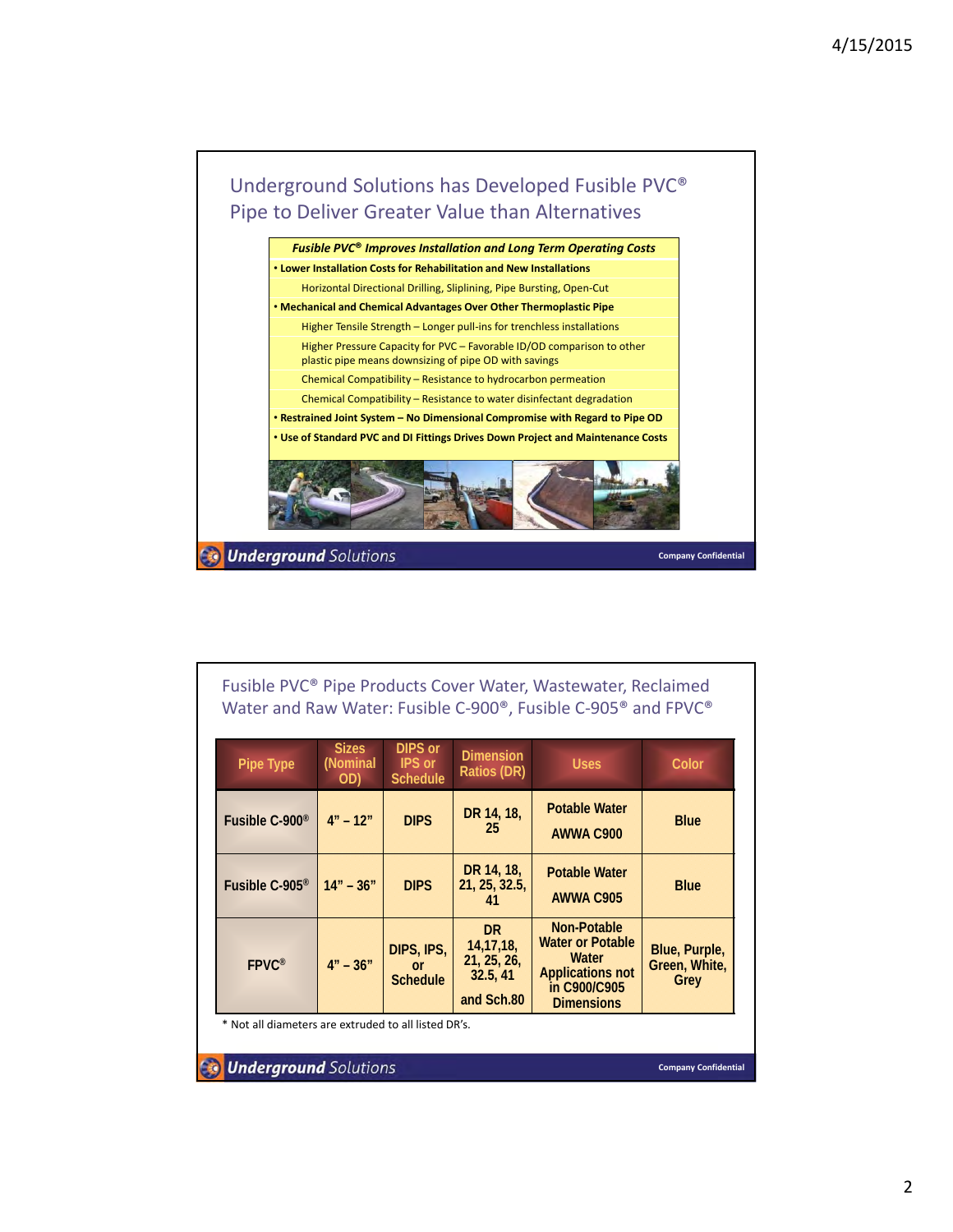

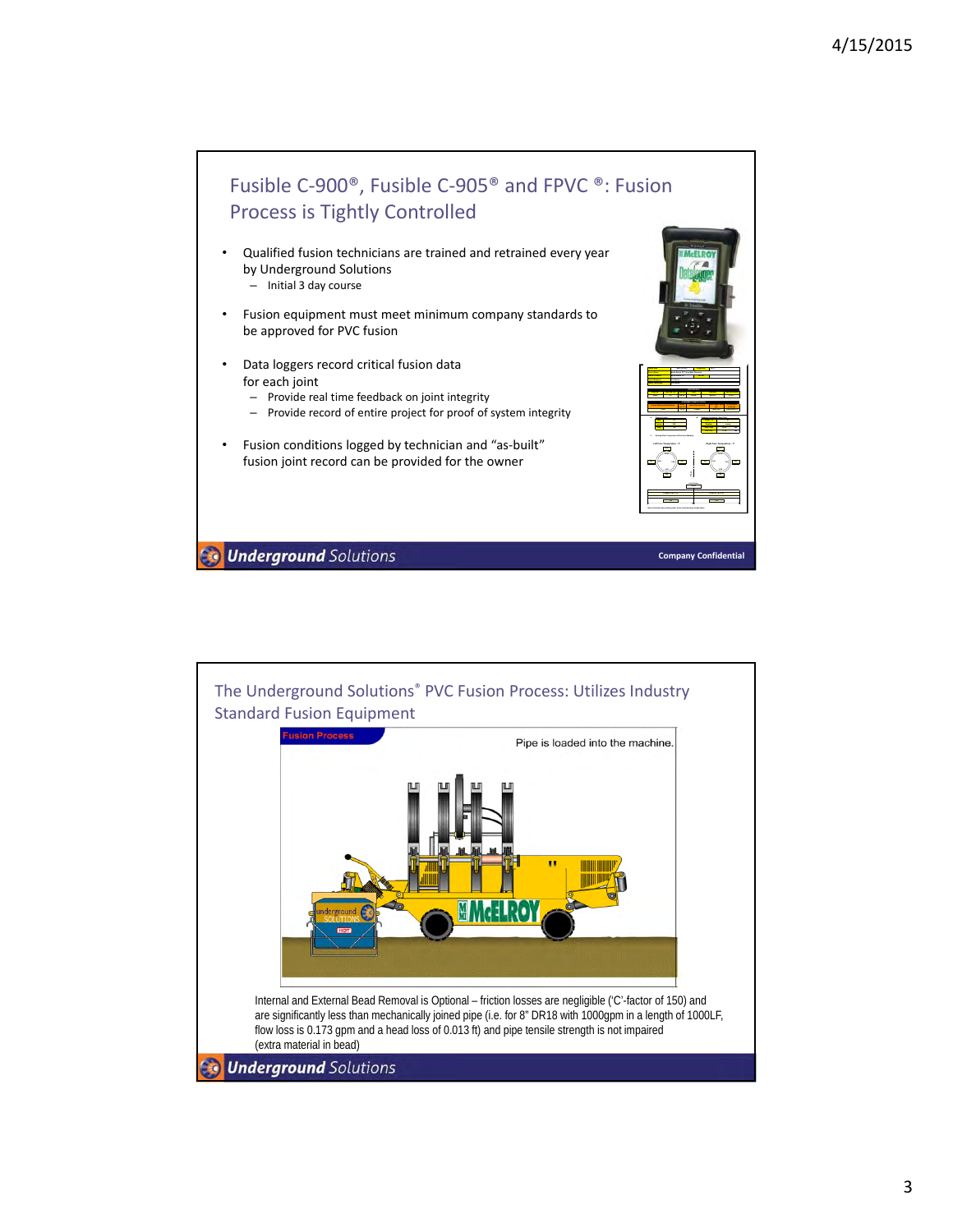

- Tensile Strength >1,000 fused samples verify fused joint strength ~ 7,000 psi ultimate tensile strength or typically 95‐105% of the un‐fused pipe strength (within the variability found in commercial PVC pipe)
- 1000 Hour Sustained Pressure Test per ASTM D1598 at 500 psi (DR18) for 10x the ASTM threshold of 1,000 hours – UGSI test duration was 10,000 hours – fused and un‐fused pipe
- 1,000,000 Cycle Pressure Test (94‐188 psi for DR18) demonstrating cyclic surge on a fused joint system per ASTM F1674 – simulating a severe duty cycle (3.5 million completed)
- 5000 Hour Scratch/Pressure Test Gouge depths of 5‐10% on samples under 500psi (DR18) pressure were successfully tested (pipe and fused joint)



**Underground Solutions** 

**Company Confidential**

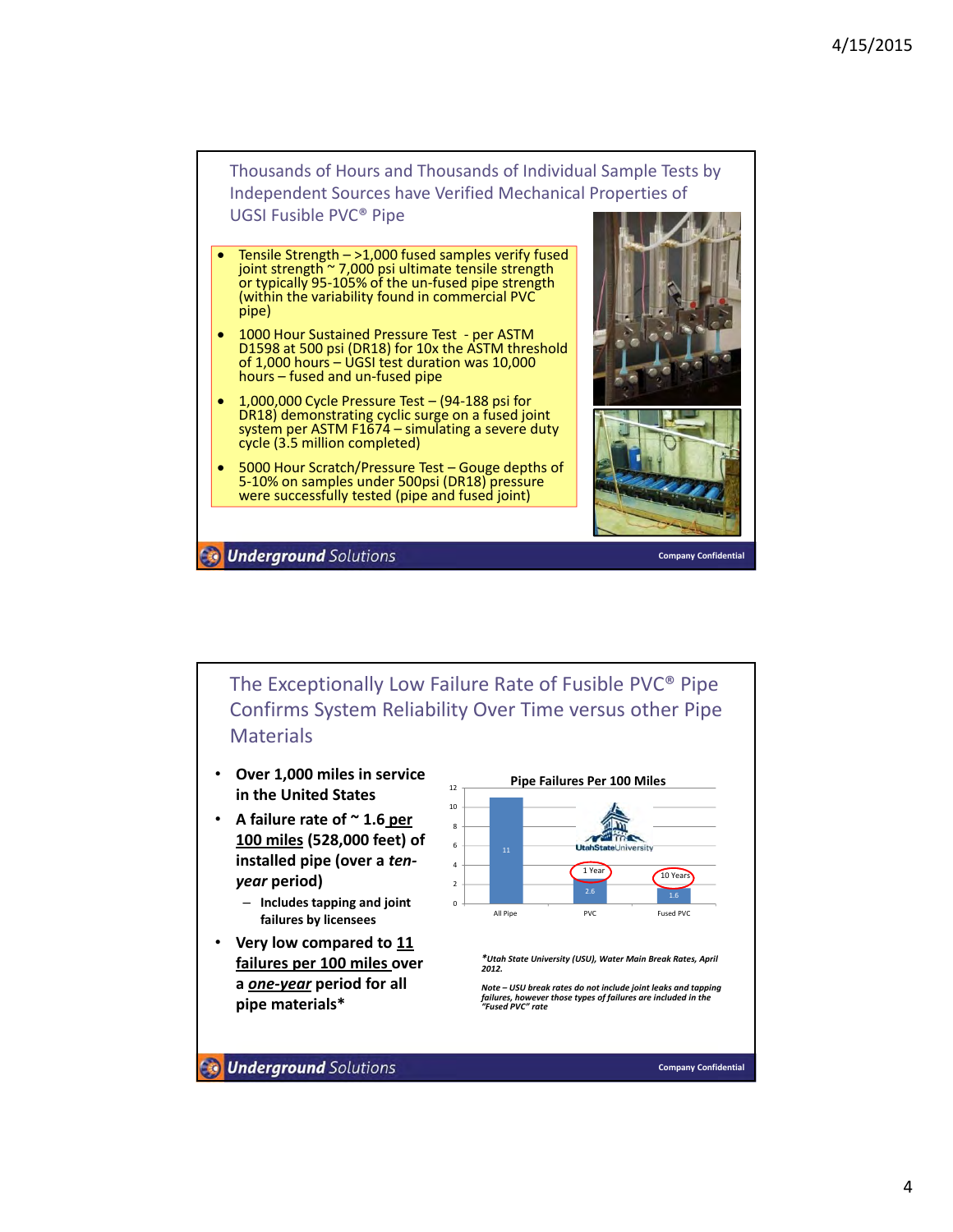

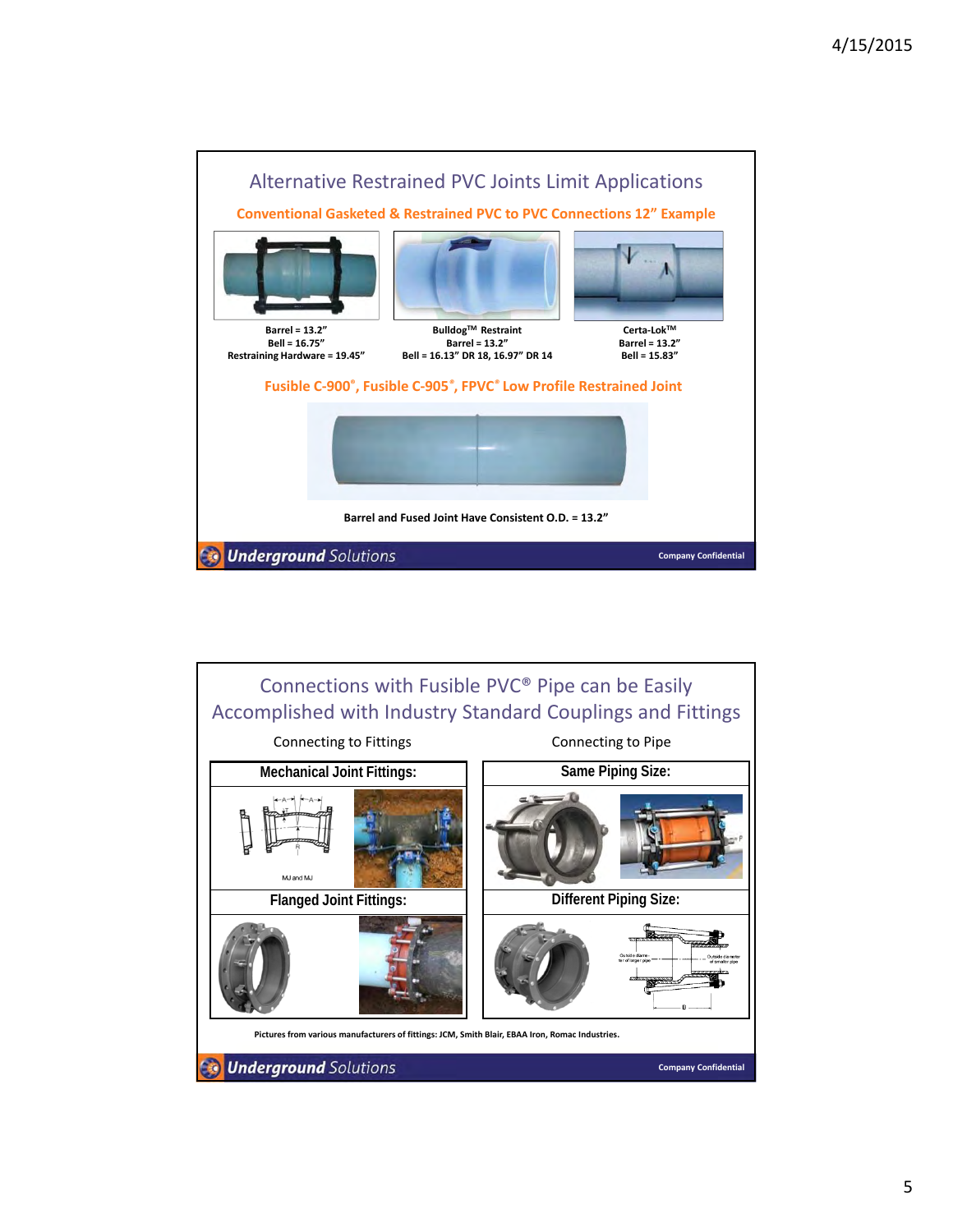

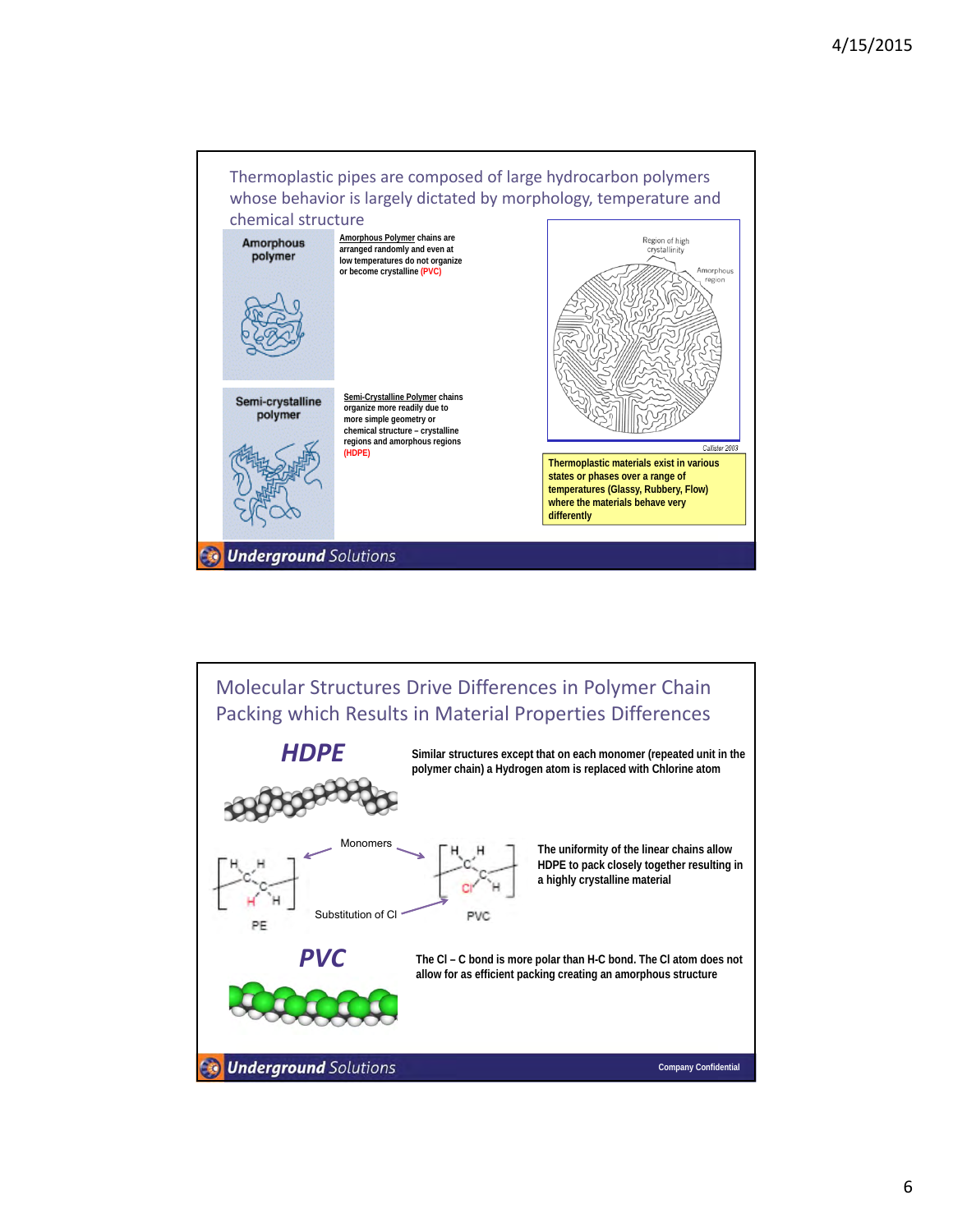### Bonding : van der Waal Forces



#### **Dispersion Forces**

Strength is proportional to the distance between the atoms (magnets) Attraction due to temporary dipoles formed from electron movement within each atom Occur in Both HDPE and PVC

#### **Dipole – Dipole**

Chlorine atoms more electronegative than hydrogen (stronger magnet) Carbon ‐ Chlorine bond is a permanent dipole (polar). Polar bonds are attracted to opposite charges in other PVC chains. Occurs only in PVC

#### **Hydrogen Bonding**

The bond between Polar Chlorine atoms and hydrogen atoms from another chain on average are 10‐20X stronger than solely dispersion forces – Hydrogen to Hydrogen seen in HDPE Occurs only in PVC

**Underground Solutions** 

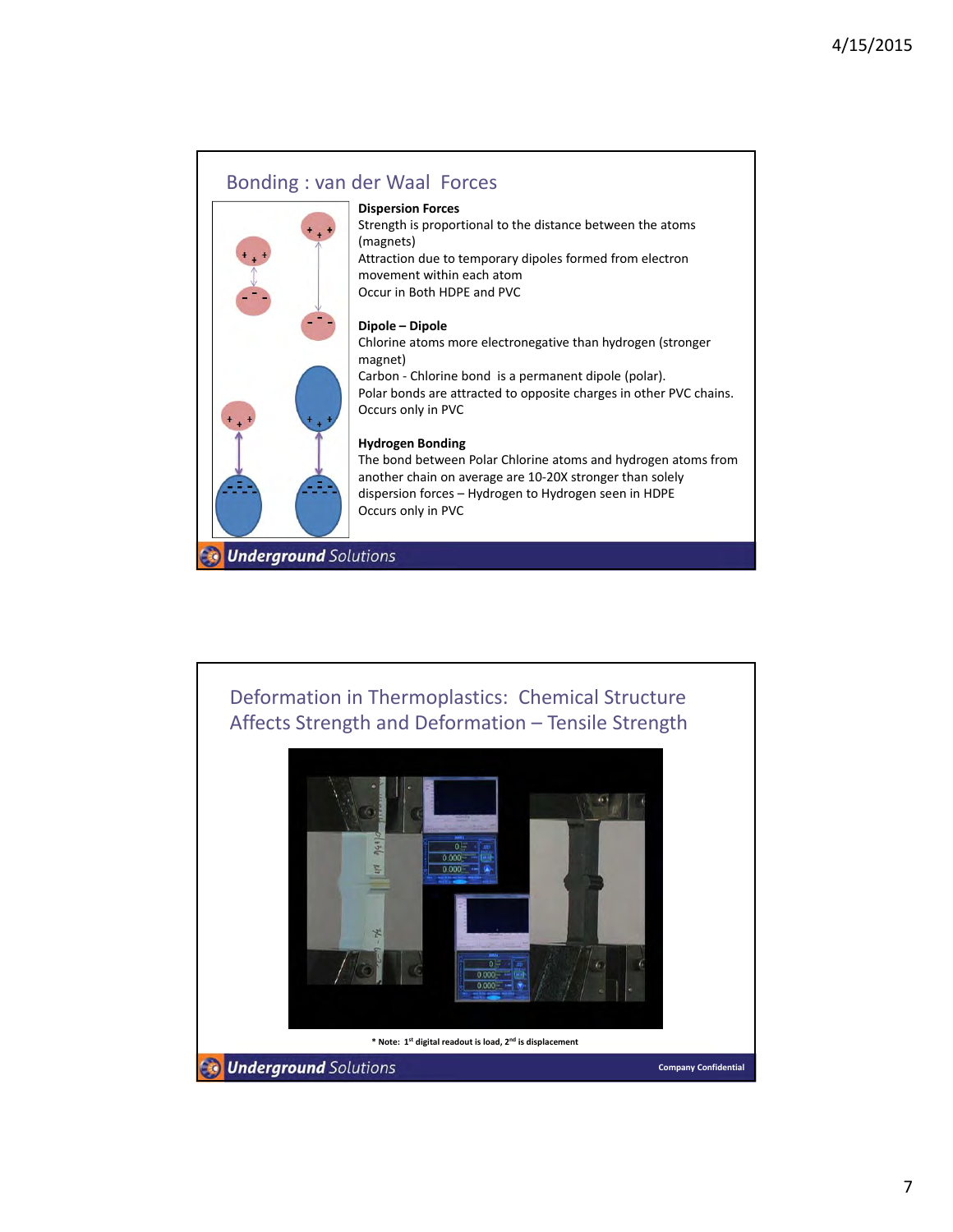| <b>Property</b>                                                                                                                                                                                                                                                                                                                                                                                                                                                            | <b>Specification</b> | <b>PVC</b>                             | <b>HDPE</b><br>3408/36081               | <b>HDPE 4710<sup>2</sup></b>            |
|----------------------------------------------------------------------------------------------------------------------------------------------------------------------------------------------------------------------------------------------------------------------------------------------------------------------------------------------------------------------------------------------------------------------------------------------------------------------------|----------------------|----------------------------------------|-----------------------------------------|-----------------------------------------|
| <b>Tensile Strength psi</b>                                                                                                                                                                                                                                                                                                                                                                                                                                                | <b>ASTM D638</b>     | 7,000                                  | 3,000                                   | 3,500                                   |
| <b>Specific Gravity</b>                                                                                                                                                                                                                                                                                                                                                                                                                                                    | <b>ASTM D1505</b>    | 1.40                                   | 0.94                                    | 0.95                                    |
| <b>ASTM D3350 Cell Class</b>                                                                                                                                                                                                                                                                                                                                                                                                                                               | <b>ASTM D3350</b>    | NA <sup>3</sup>                        | 345464                                  | 445574                                  |
| <b>Hydrostatic Design</b><br>Basis At 73° F, psi                                                                                                                                                                                                                                                                                                                                                                                                                           | <b>ASTM D2837</b>    | 4,000                                  | 1,600                                   | 1,600                                   |
| <b>Modulus of Elasticity psi</b><br>(Short Term)                                                                                                                                                                                                                                                                                                                                                                                                                           | <b>ASTM D638</b>     | 400,000                                | 110,0004                                | 130,0004                                |
| <b>Hardness</b><br>(Rockwell R)                                                                                                                                                                                                                                                                                                                                                                                                                                            | <b>ASTM D785</b>     | 117                                    | 52                                      | <b>NA</b>                               |
| Coefficient of Linear<br>Expansion In./In. deg F                                                                                                                                                                                                                                                                                                                                                                                                                           | <b>ASTM D696</b>     | $0.3 \times 10^{-4}$<br>.36"/100'/10°F | $1.2 \times 10^{-4}$<br>1.44"/100'/10°F | $1.2 \times 10^{-4}$<br>1.44"/100'/10°F |
| <b>Water Disinfectant Induced</b><br>Oxidation <sup>5</sup>                                                                                                                                                                                                                                                                                                                                                                                                                |                      | <b>Highly Resistant</b>                | <b>Low Resistance</b>                   | <b>Low Resistance</b>                   |
| Hydrocarbon Permeation <sup>6</sup>                                                                                                                                                                                                                                                                                                                                                                                                                                        |                      | <b>Highly Resistant</b>                | <b>Highly Permeable</b>                 | <b>Highly Permeable</b>                 |
| HDPE 3408/3608 also referred to as PE80<br>1.<br>2.<br>HDPE 4710 also referred to as PE100<br>PVC Pipe Cell Class per ASTM D1784 (12454)<br>3.<br>PPI - PE Handbook - Long Term Modulus of Elasticity is 28,200 psi<br>4.<br>5.<br>Carollo Engineers 2008, Choi 2008, Chung 2008, Fumire 2008, Rozental 2008, Castegnetti 2007, Audouin 2007, Dear 2006,<br>6.<br>Lundback 2005, Hassinen 2004<br>7.<br>Water Research Foundation (formerly AWWA Research Foundation 2008) |                      |                                        |                                         |                                         |

**Company Confidential**

# PVC Pipe has Many Mechanical Property Advantages over HDPE

**Co Underground** Solutions

When Designing for Flow, Fusible PVC® Pipe Requires less OD (Pipe Volume) and Weight for a Given ID (Flow) than HDPE **Example: Fixed I.D., Fixed Pressure Class** PE **12" PVC 14" PE PVC % 12" ID DR 18 DR 9 Advantage SF = 2.0 SF = 2.0 OD** (inches) 13.20 15.30 16% OD= 15.30" ID= 11.70"OD= 13.20" ID= 11.65" **Volume per Foot (ft<sup>3</sup>) | 0.95 | 1.28 | 34% Wall Thickness (inches)** 0.73 1.80 90%<br> **D (inches)** 11.65 11.70 -0.5% **ID** (inches) 11.65 11.70 -0.5% **Pressure Rating (PSI)** 235 200 15% **Weight (lbs./ft.)** 19.05 31.64 70% PVC PE **24" PVC 30" PE PVC % 24" ID DR 9 DR 21 Advantage SF = 2.0 SF = 2.0 OD** (inches) 25.80 30.00 16% OD= 30.00" ID= 22.93" OD= 25.80" ID= 23.19" **Volume per Foot (ft3)** 3.63 4.91 35% **Wall Thickness (inches)** 1.23 3.33 171% **ID (inches)** 23.19 22.93 1% **Pressure Rating (PSI)** 200 200 0% **Weight (lbs./ft.)** 61.49 121.62 98% PVC **Underground** Solutions Ġ. **Company Confidential**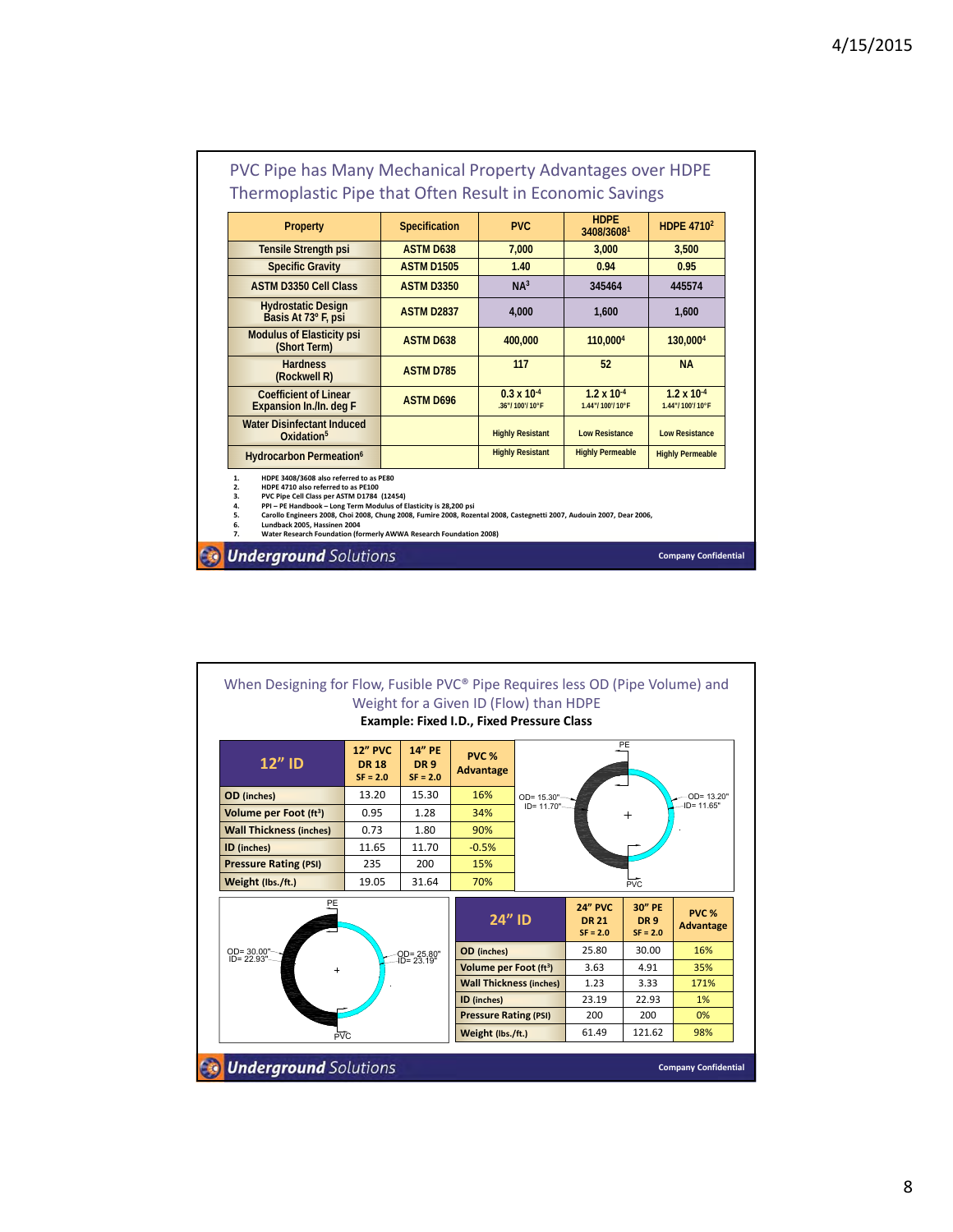

# For gravity sewer, reducing gaskets is a better system, long term

- Provides a monolithic pipeline between connections to solve very common problems
	- Over insertion/deflection, differential settlement, differential deflection, and root intrusion
	- A new segmented pipeline has an allowable leakage rate
- Economic benefits of eliminating potential leak points for the life of the line
	- Reduce Inflow and Infiltration (I&I)
	- What is the net present value of that additional flow over the life of the pipeline?





**Company Confidential**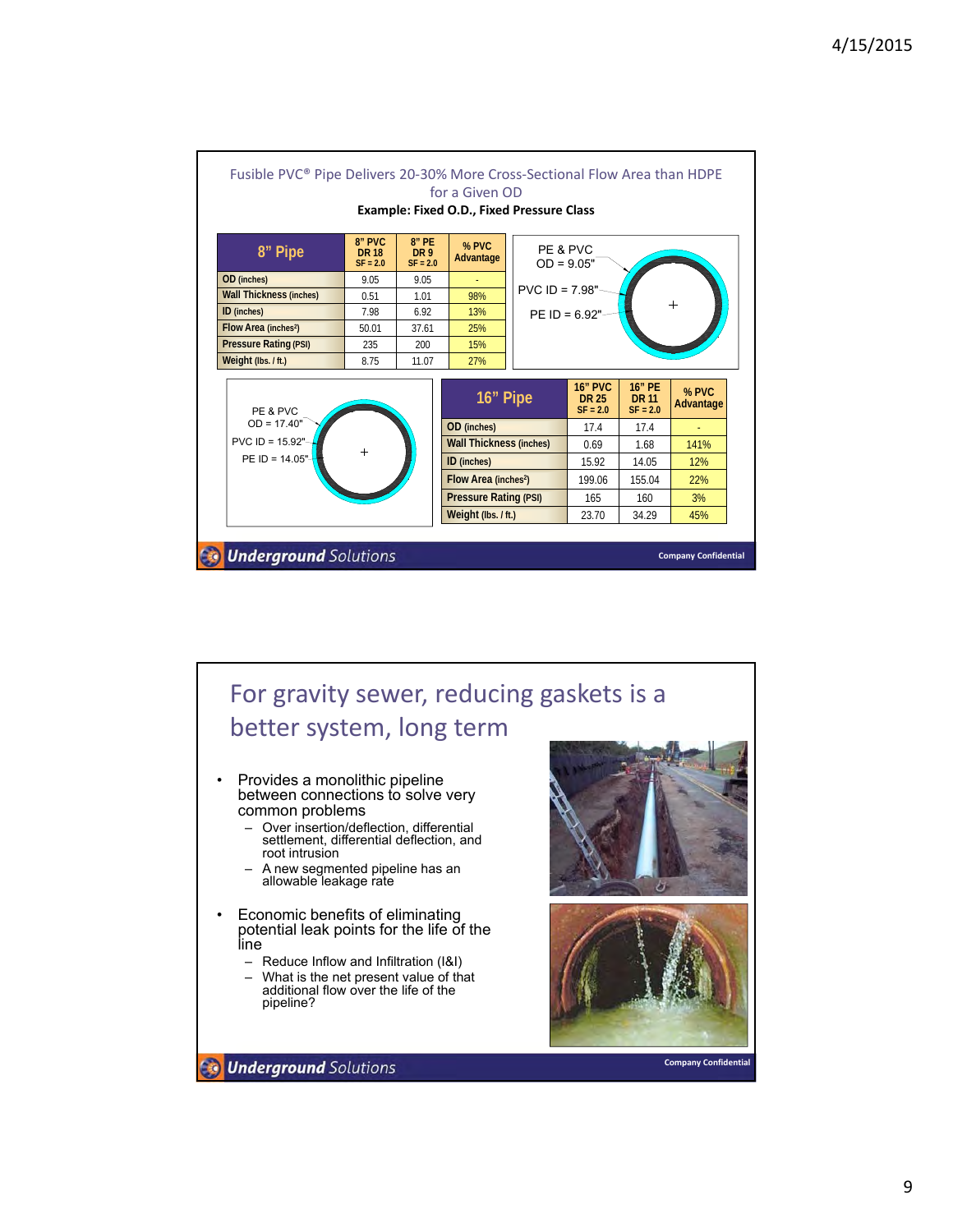

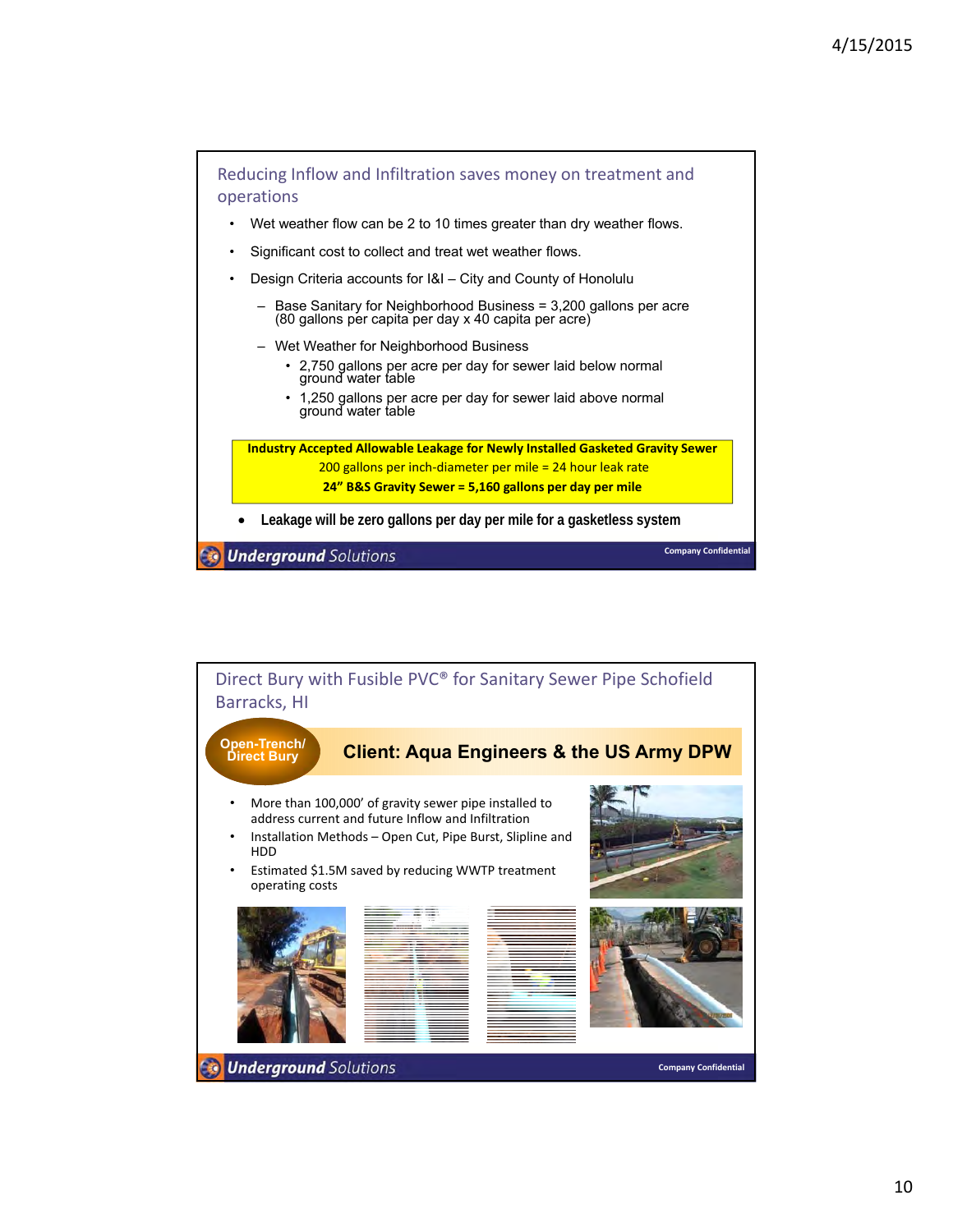

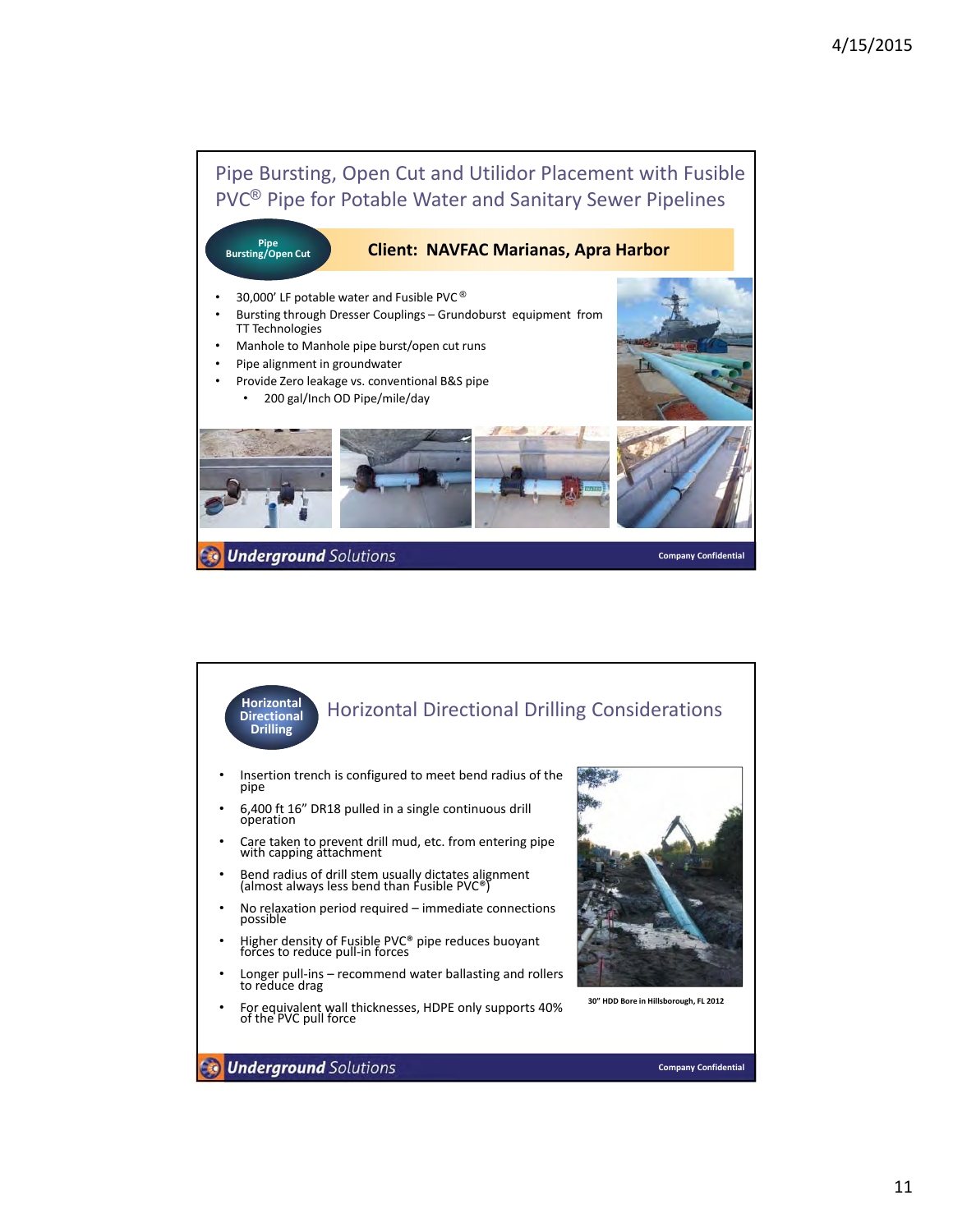

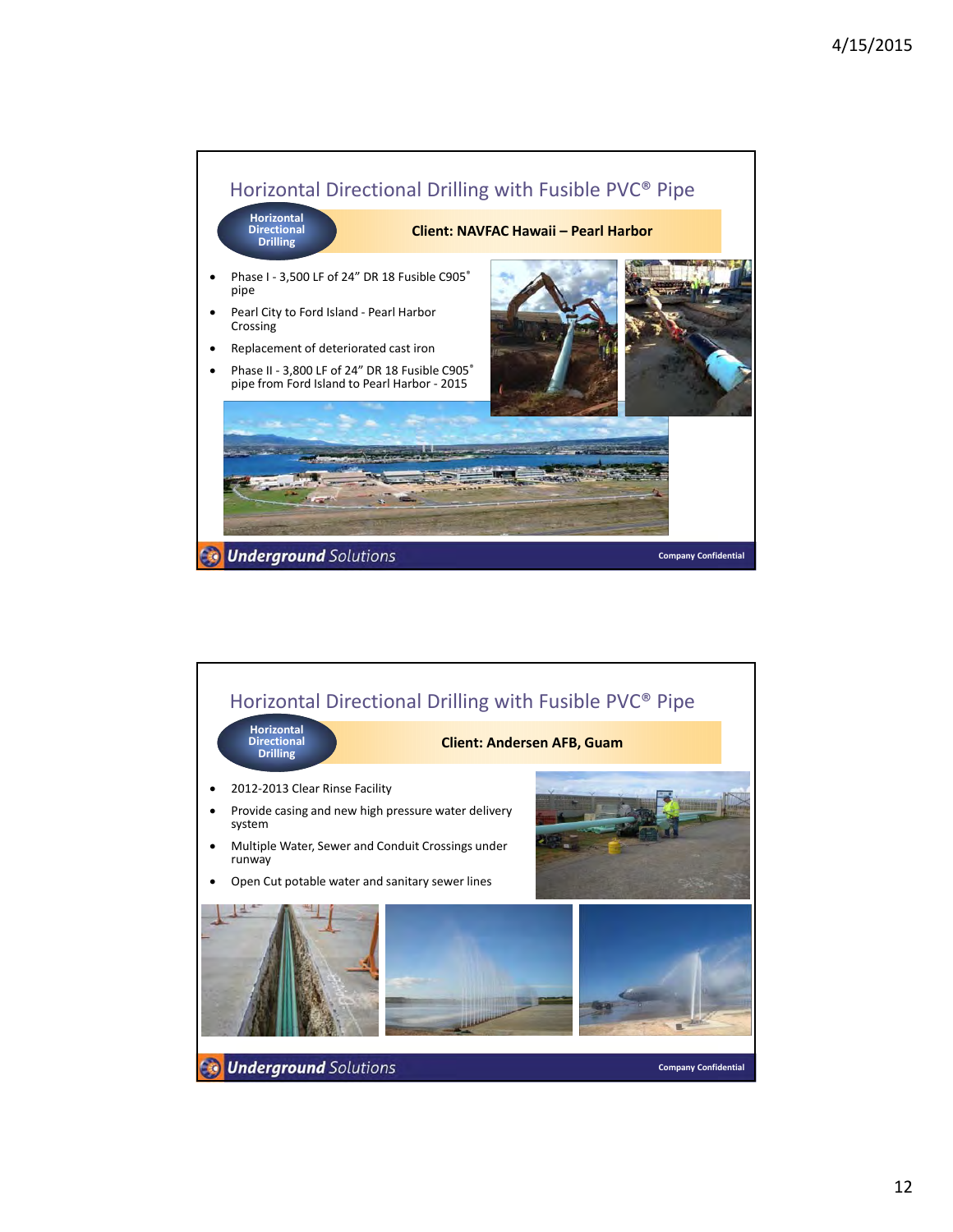

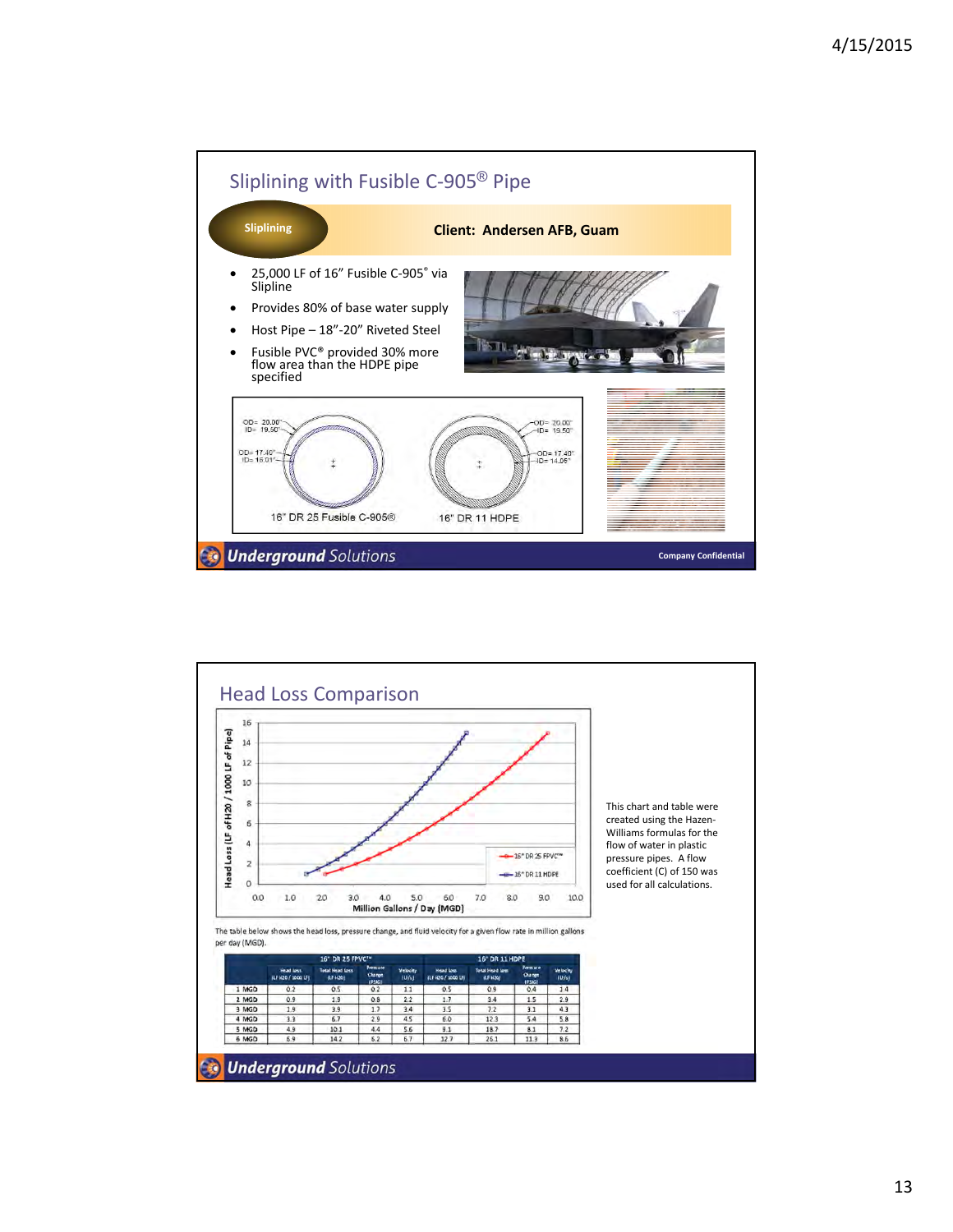